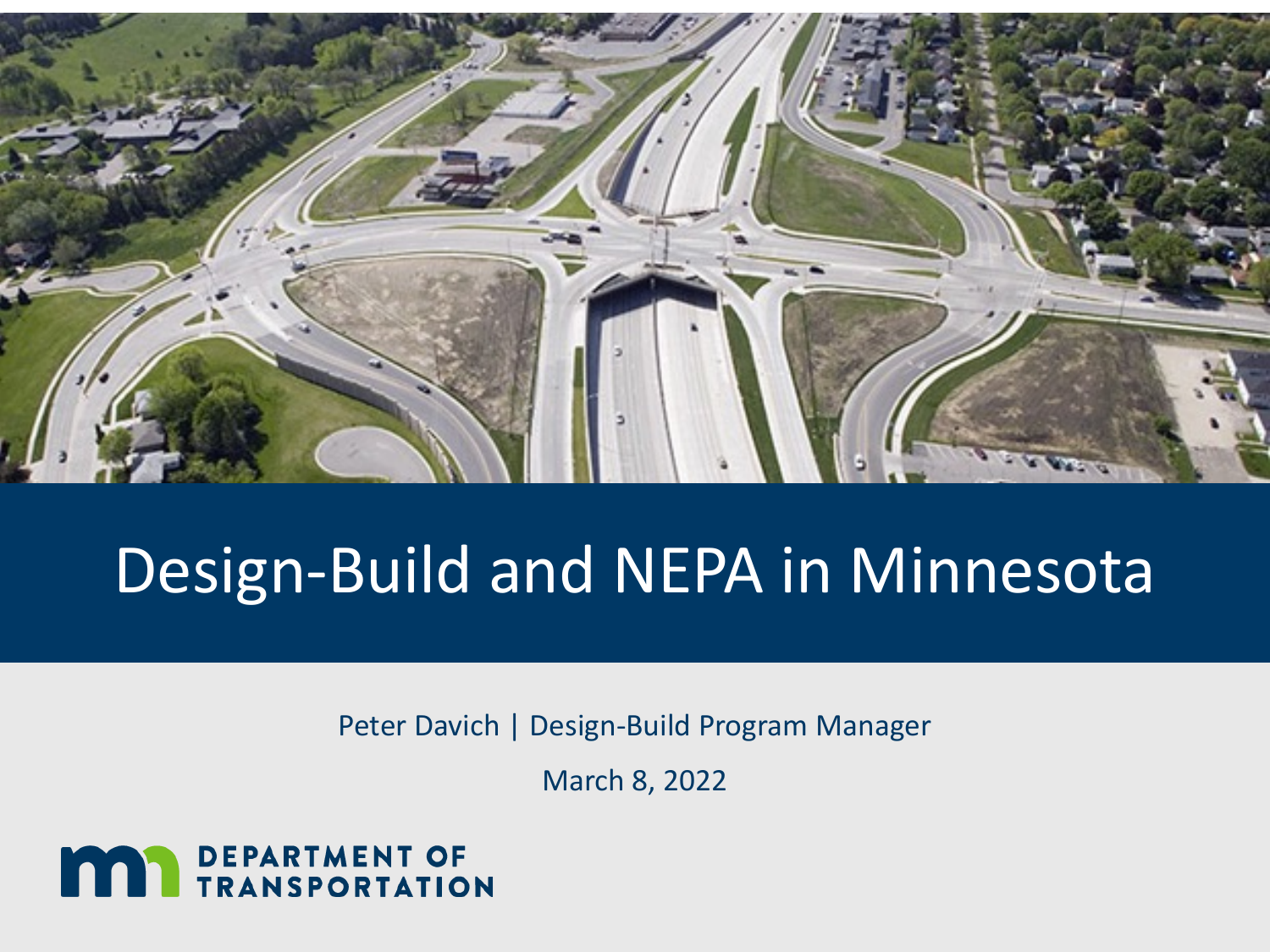# "Alternative Delivery" at MnDOT

### **Alternative Delivery (Design-Build and CMGC)**

- **25-Year History**
	- **1996: First Design-Build project**
	- **2002: First "modern" Design-Build project**
	- **2007: Design-Bid-Build Best Value Authority**
	- **2013: CMGC Authority and first project**



- **55 Projects**
	- **32 Best Value Design-Build (\$1 - 238 Million)**
	- **10 Low Bid Design-Build (\$2 – 30 Million)**
	- **4 "Maximum scope" Design-Build (\$0.5 – 104 Million)**
	-

• **8 CMGC (\$40 – 275 Million)**

• **Typically 4-5 Alternative Delivery projects per year (of roughly 230 total) (DB limited to 10% of program by NUMBER - CMGC limited to 20 total projects)**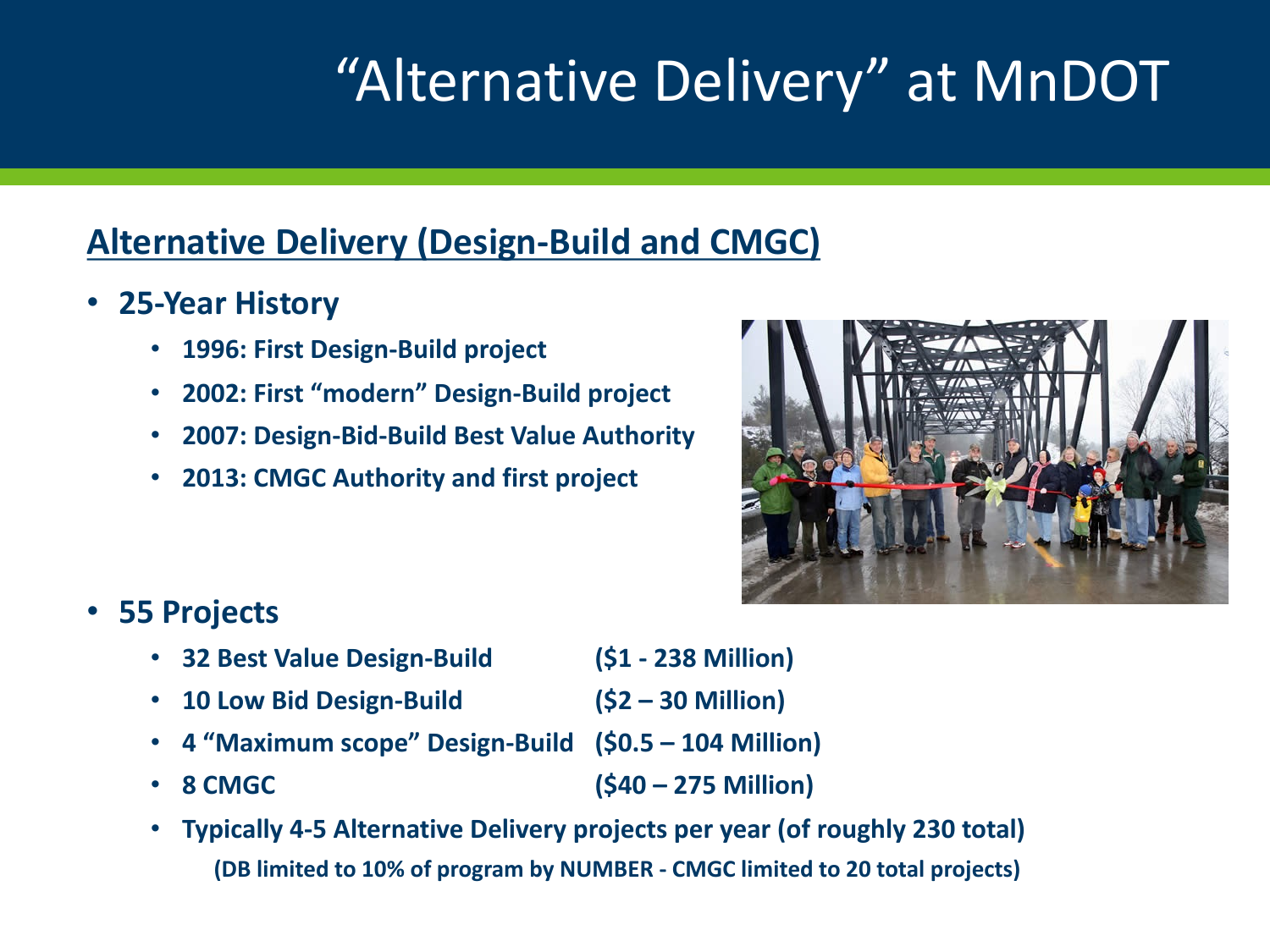## Alternative Delivery Staff

#### • **Central Staff Spread Between Offices**

- **Project Management (OPMTS): Peter Davich, Kevin Hagness,** *Oversight Engineer*
- **Construction (OCIC): Kevin Kosobud**
- **Bridge: Tony Lesch,** *Open Position*
- **MnDOT DB Staff personnel fill multiple functions**
	- **Program Development**
	- **Project Selection**
	- **District Project Management Assistance**
- **Project Controls "Gatekeeper"**
- **Verification Management**
- **Training**
- **Programmatic consultant (GEC) provides experience and 'horsepower'**
	- **RFP Writing**
	- **Programmatic studies, PM support, etc**
- **Preliminary Design**
- **Project Management Support**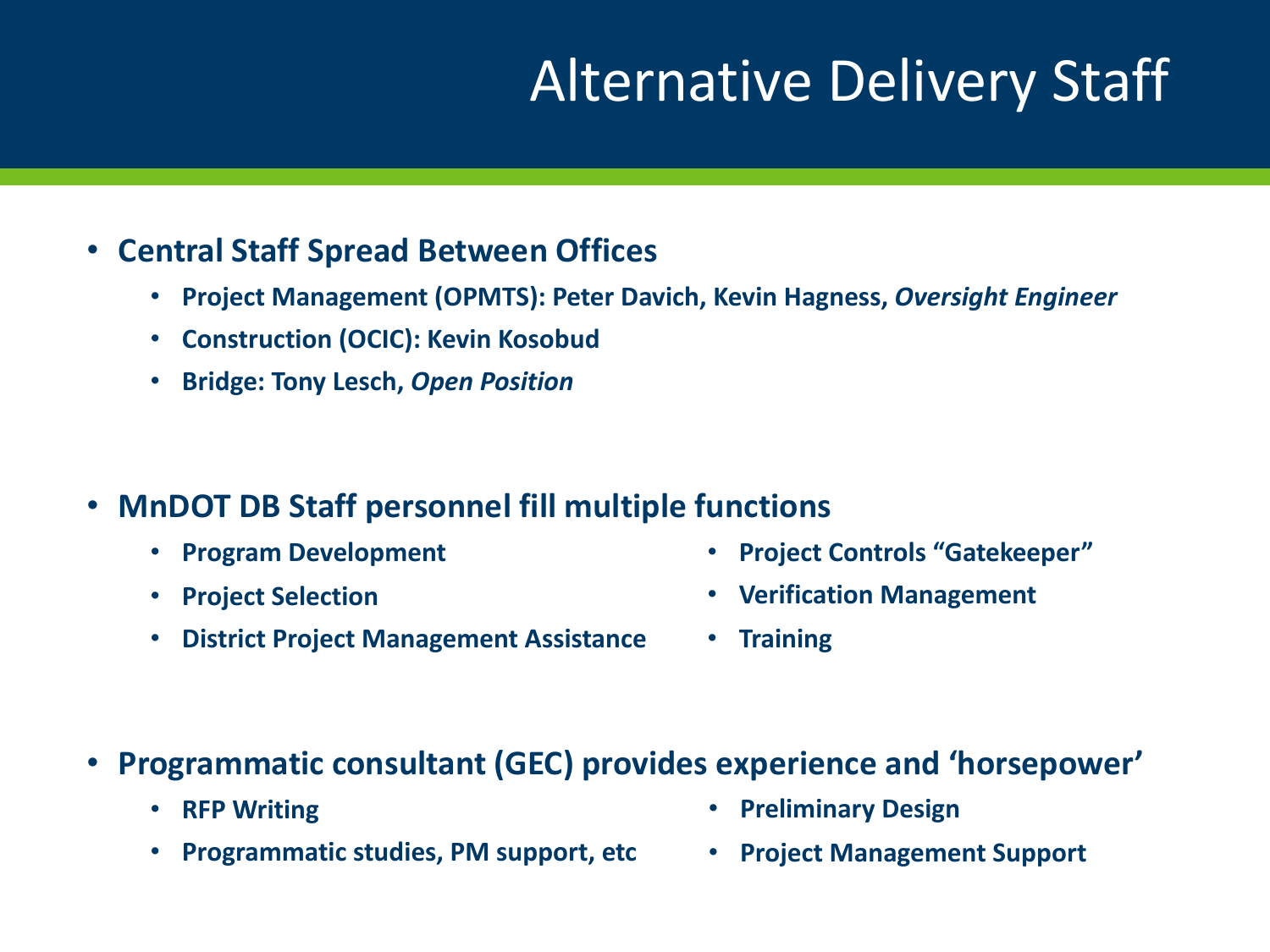### DB Proposal Evaluation

#### **Low Bid**

- **Cost is only goal evaluated**
- **Most appropriate for projects with low complexity and risk**

#### **Best Value**

- **Contractor's effect on other goals evaluated:**
	- **Completion speed, maintainability, environmental impact**
- **Technical score typically given 20-40% as much weight as cost**
	- **Most appropriate for projects with high complexity or risk**

| <b>Project Size</b> | <b>Percent of DB</b><br><b>Program</b> | <b>Average Bid Vs</b><br><b>DOT Estimate</b> | <b>Best Value</b><br>Percentage |
|---------------------|----------------------------------------|----------------------------------------------|---------------------------------|
| \$0-15 Million      | 36.3%                                  | $+0.40%$                                     | 50%                             |
| \$15-50 Million     | 27.2%                                  | $-4.34%$                                     | 75%                             |
| \$50-250 Million    | 36.3%                                  | $-2.81%$                                     | 100%                            |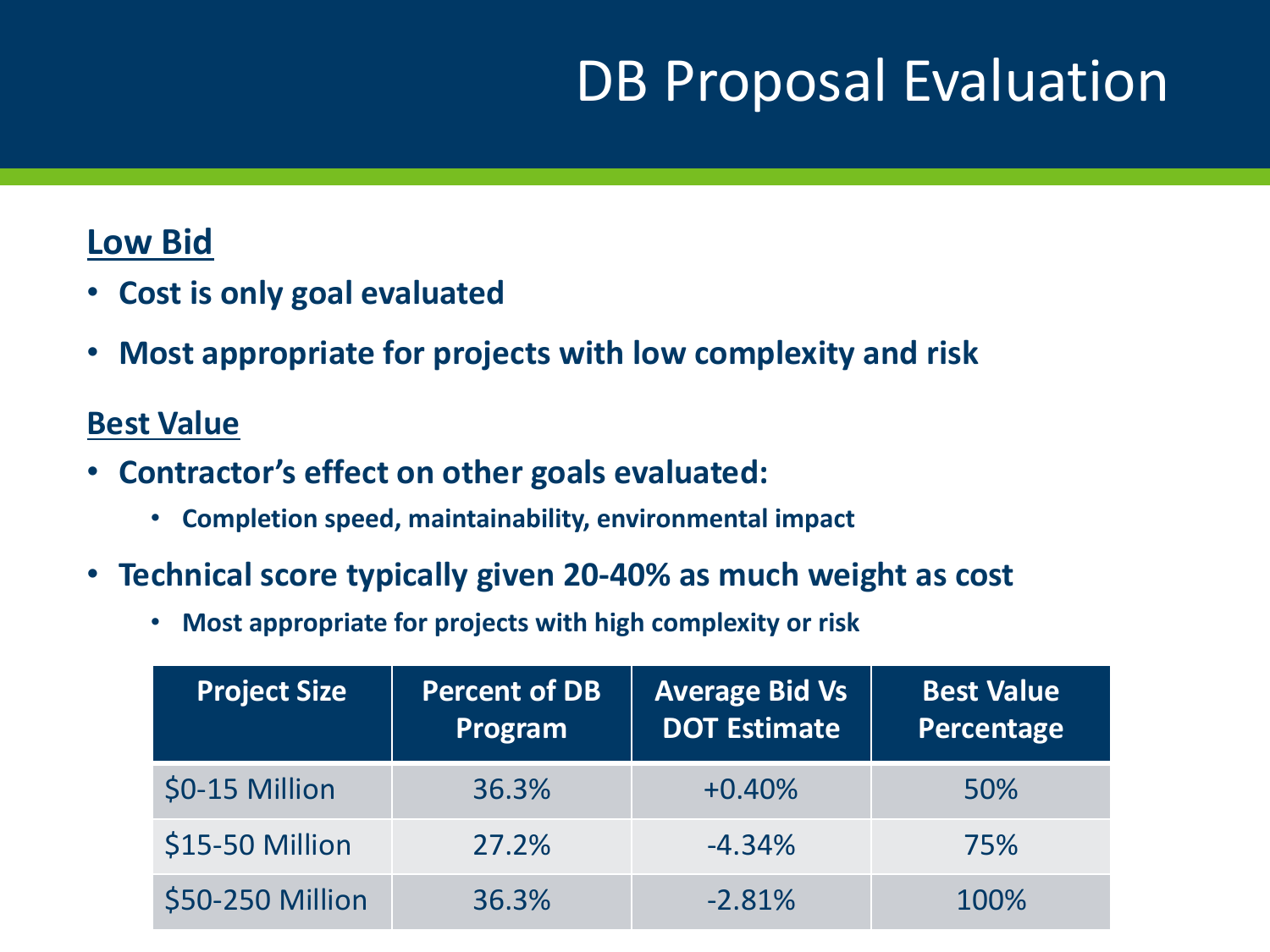### NEPA Lessons Learned

#### **Lessons Learned**

- **Keep the NEPA process similar to DBB**
	- **Keep DB contractor out of NEPA as much as possible**
- **Commit to performance instead of specifics whenever possible**
	- **Easier said than done**
	- **Keep DB staff involved with effort**
- **Try to "clear" corridors such that DB teams can use all R/W**
	- **If not possible use maps (not words) to communicate which areas are off limits**
	- **Keep local NEPA/FHWA informed: remind everyone what may change in the future**
- **Noise commitments have been very restricting for profile changes in MN**
- **Scoring Criteria are useful for reducing impacts: mention in NEPA**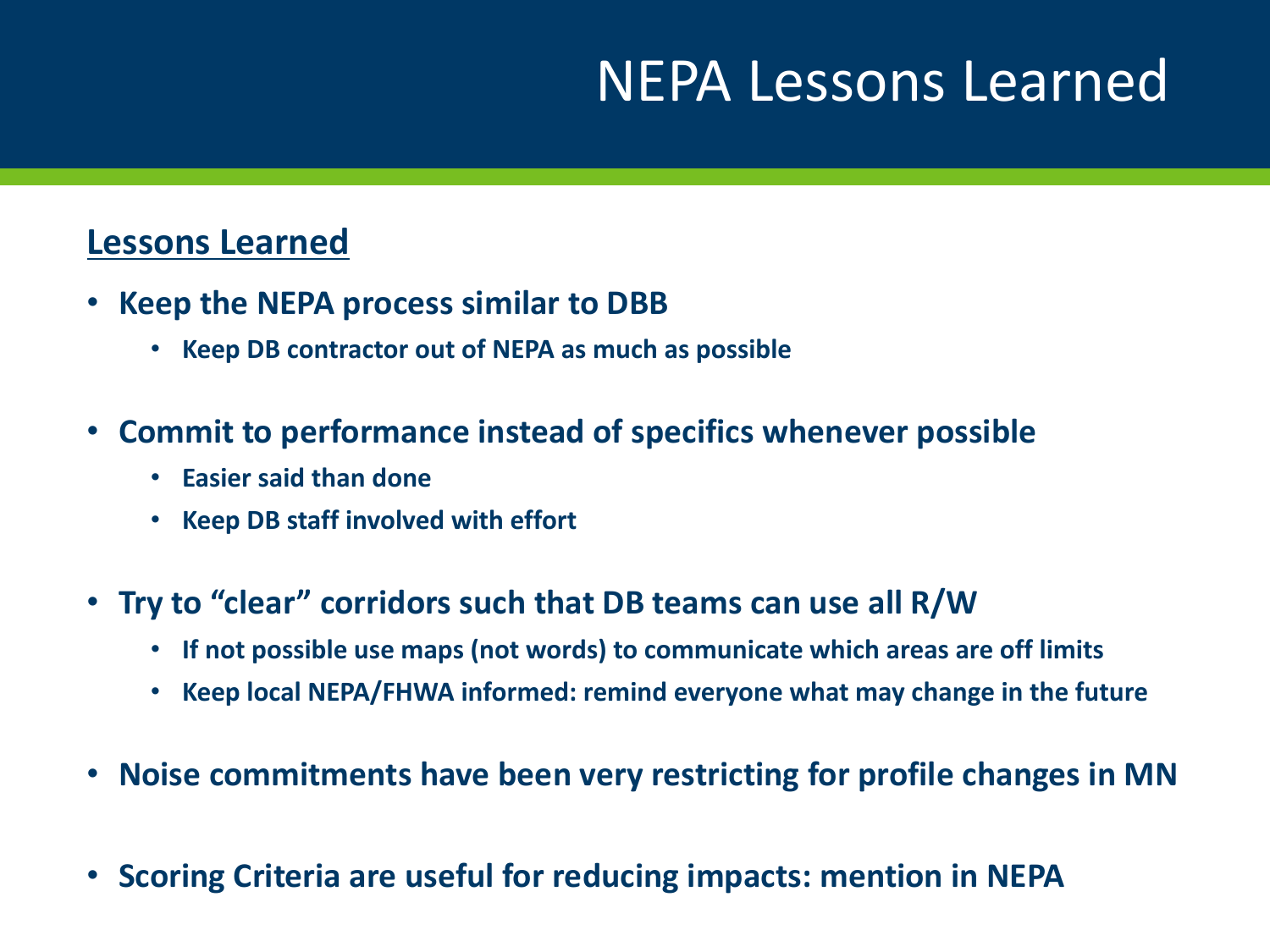### NEPA Lessons Learned

### **Project Examples**

- **Major river crossing: roadway alignment changed 50' on approach bluff**
	- **Within R/W, no categoric impact changes…"just different trees"**
	- **Re-evaluation needed? (Discussion, but no)**
- **Same project: pedestrian trail moved from E to W side of river crossing**
	- **Minimal infrastructure on either side of bridge: tied into long trail system**
	- **Re-evaluation needed? (No)**
- **Interstate reconstruction: ATC to widen lane to outside versus inside**
	- **Had been discussed in predesign, inside widening was chosen**
	- **Communication failures**
	- **Re-evaluation needed? (Yes – messy)**
- **TH 610: Lower noise wall height if exceeding NEPA reductions?**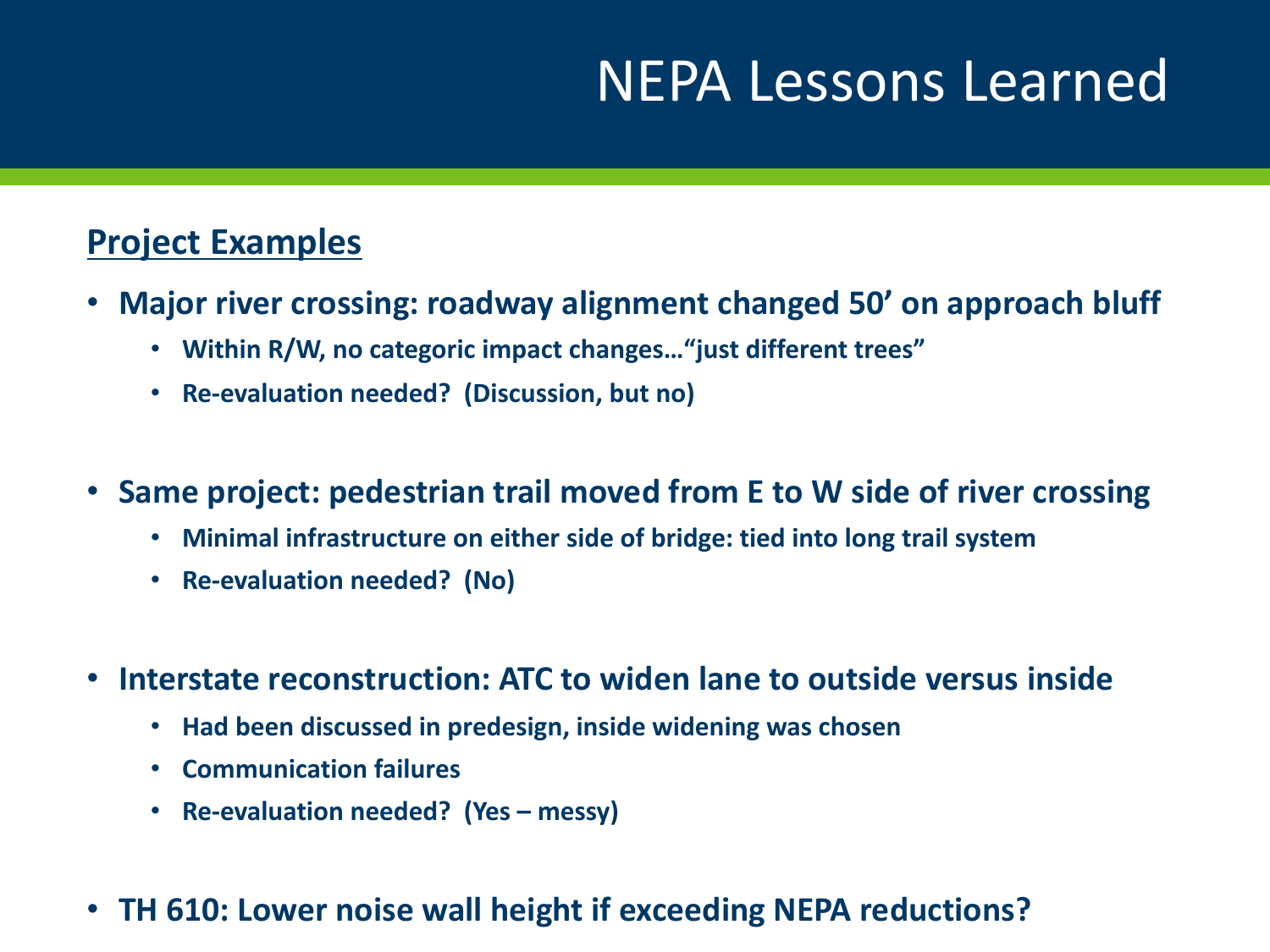### Design-Build Web Resources

| m Design-Build Resources - MnDOT X<br>$+$                                                        | $\vee$                                                 | O |  |
|--------------------------------------------------------------------------------------------------|--------------------------------------------------------|---|--|
| dot.state.mn.us/designbuild/resources.html<br>C<br>$\rightarrow$                                 |                                                        |   |  |
|                                                                                                  |                                                        |   |  |
| About Projects Resources Contacts<br>Home                                                        |                                                        |   |  |
| Design-Build project information public site: Ask the Design-Build contact for permanent access. |                                                        |   |  |
|                                                                                                  | <b>Helpful links</b>                                   |   |  |
|                                                                                                  | • MnDOT bid letting                                    |   |  |
|                                                                                                  | • Contracting tools<br>• Construction tools            |   |  |
| <b>Resources</b>                                                                                 | $\bullet$ FHWA                                         |   |  |
| <b>Manual and templates</b>                                                                      | • Design-Build Institute of                            |   |  |
| • Design-Build Manual                                                                            | <b>America and regional</b>                            |   |  |
| • Design-Build Contract Administration Manual (Word)                                             | chapters                                               |   |  |
|                                                                                                  | • Design-Build Magazine<br>• Delivery Method Selection |   |  |
|                                                                                                  | Workshop                                               |   |  |
| <b>Forms</b>                                                                                     |                                                        |   |  |
| • Request for Clarification - RFQ (Word)                                                         |                                                        |   |  |
| • Request for Clarification - RFP (Word)                                                         |                                                        |   |  |
| • Project Submittal Memorandum (Word)                                                            |                                                        |   |  |
| • Insurance Checklist (Excel)                                                                    |                                                        |   |  |
| <b>Laws and policies</b>                                                                         |                                                        |   |  |
| · Minnesota Design-Build Law                                                                     |                                                        |   |  |
| • FHWA Design-build Guidance                                                                     |                                                        |   |  |
| • Conflict of Interest (PDF)                                                                     |                                                        |   |  |
|                                                                                                  |                                                        |   |  |